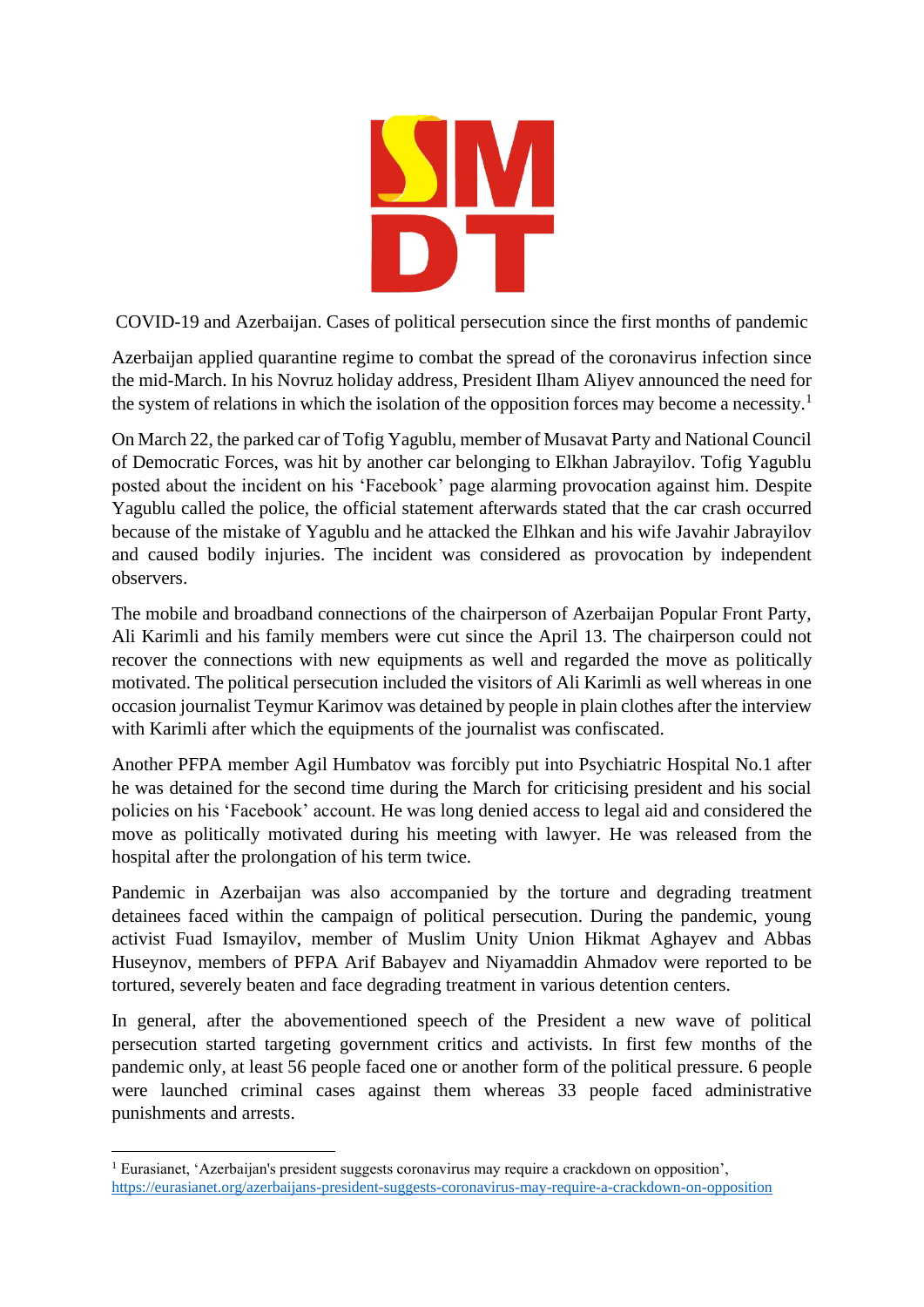Check the annex for detailed information on people targeted during the political persecution campaign.

For further contact: Email: [emc.az2001@gmail.com](mailto:emc.az2001@gmail.com) Telephone: +994503334674 Web[: www.smdtaz.org](http://www.smdtaz.org/) Facebook: [www.facebook.com/AZEelections/](http://www.facebook.com/AZEelections/) Twitter: @SMDT\_EMDS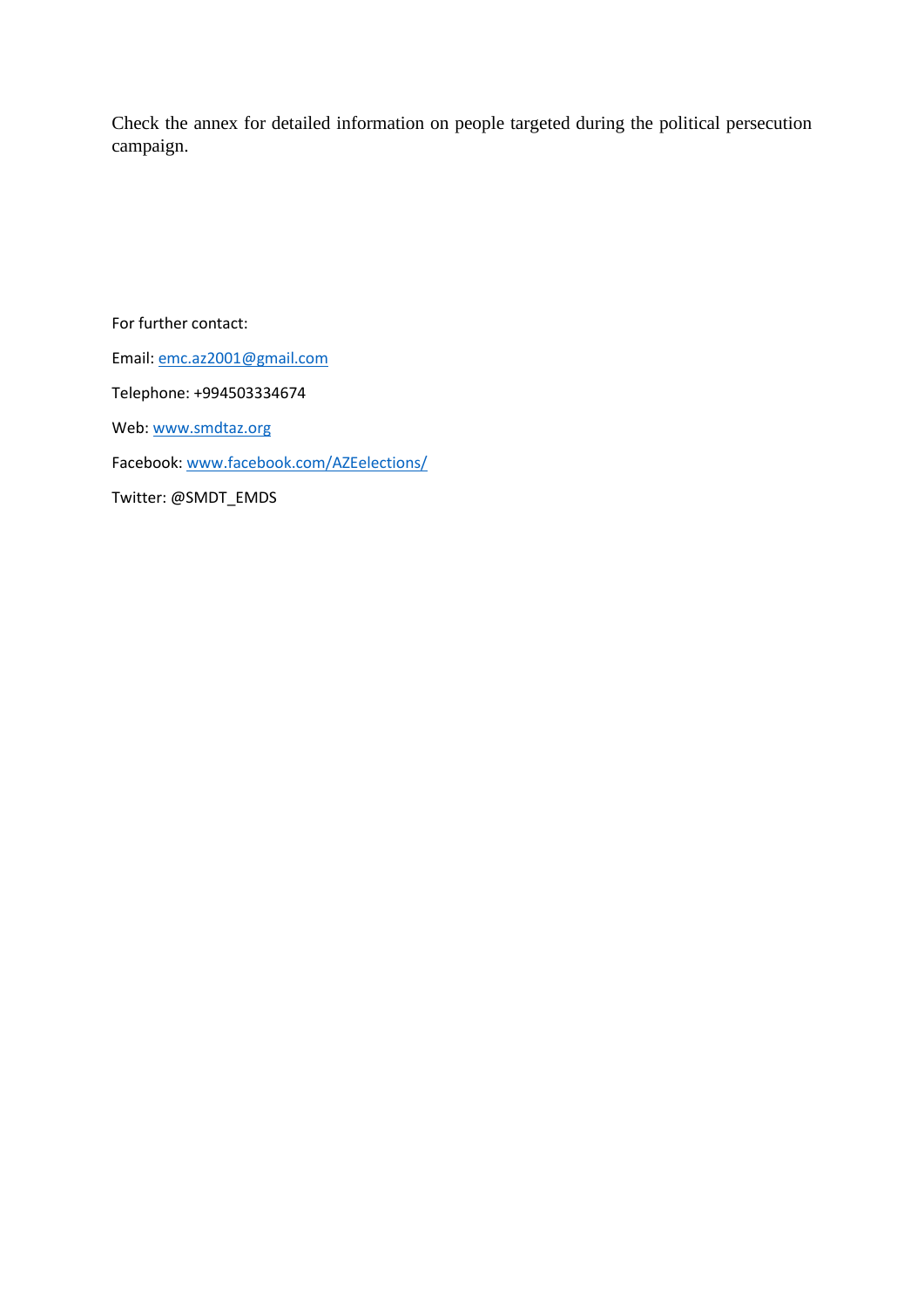## Annex

Annex 1: Political activists and government critics who faced political pressure since announcement of quarantine regime in relation with COVID-19 pandemic.

| #              | Name Surname             | Public Profile / Political Affiliation                          | Form of Political Pressure Faced                | Date       |
|----------------|--------------------------|-----------------------------------------------------------------|-------------------------------------------------|------------|
| 1              | Anar Malikov             | Popular Front Party of Azerbaijan<br>(PFPA hereinafter)         | <b>Administrative Detention</b>                 | 21/03/2020 |
| $\overline{2}$ | Tofig Yagublu            | Musavat, National Council of<br><b>Democratic Forces</b>        | Pre-trial Detention                             | 22/03/2020 |
| 3              | Samir Babayev            | Muslim Unity Union (MUU<br>hereinafter)                         | <b>Administrative Detention</b>                 | 22/03/2020 |
| 4              | Elchin Mammad            | Journalist, Human Rights Defender                               | Pre-trial Detention                             | 30/03/2020 |
| 5              | Agil Humbatov            | <b>PFPA</b>                                                     | Forcibly put into Psychiatric Hospital          | 01/04/2020 |
| 6              | <b>Ulfat Hagverdiyev</b> | Azerbaijan Democracy and Welfare<br>Movement (ADWM hereinafter) | Fine                                            | 05/04/2020 |
| 7              | Rovshan Murad            | <b>ADWM</b>                                                     | Fine                                            | 05/04/2020 |
| 8              | Mahabbat Murad           | <b>ADWM</b>                                                     | Threat                                          | 05/04/2020 |
| 9              | Shakir Mammadli          | <b>ADWM</b>                                                     | <b>Administrative Detention</b>                 | 06/04/2020 |
| 10             | Vefadar Aliyiev          | <b>ADWM</b>                                                     | <b>Administrative Detention</b>                 | 08/04/2020 |
| 11             | Natig Isbatov            | Video-blogger/Journalist                                        | <b>Administrative Detention</b>                 | 09/04/2020 |
| 12             | Nariman Abdulla          | Activist                                                        | <b>Administrative Detention</b>                 | 10/04/2020 |
| 13             | Fikrat Jafarli           | <b>Classic Popular Front Party</b>                              | Fine                                            | 10/04/2020 |
| 14             | Namizad Safarov          | Lawyer                                                          | Fine                                            | 10/04/2020 |
| 15             | Nijat Abdullazada        | <b>PFPA</b>                                                     | <b>Administrative Detention</b>                 | 10/04/2020 |
| 16             | <b>Ibrahim Vazirov</b>   | Journalist                                                      | <b>Administrative Detention</b>                 | 12/04/2020 |
| 17             | Baba Suleymanov          | <b>PFPA</b>                                                     | <b>Administrative Detention</b>                 | 13/04/2020 |
| 18             | Ali Karimli              | <b>PFPA</b>                                                     | Blockage of Internet and Mobile<br>Connections  | 13/04/2020 |
| 19             | Vugar Abilli             | <b>PFPA</b>                                                     | <b>Administrative Detention</b>                 | 16/04/2020 |
| 20             | Islam Islamzade          | <b>PFPA</b>                                                     | <b>Administrative Detention</b>                 | 17/04/2020 |
| 21             | Teymur Karimli           | Journalist                                                      | Illegal Detention, Confiscation of<br>Equipment | 20/04/2020 |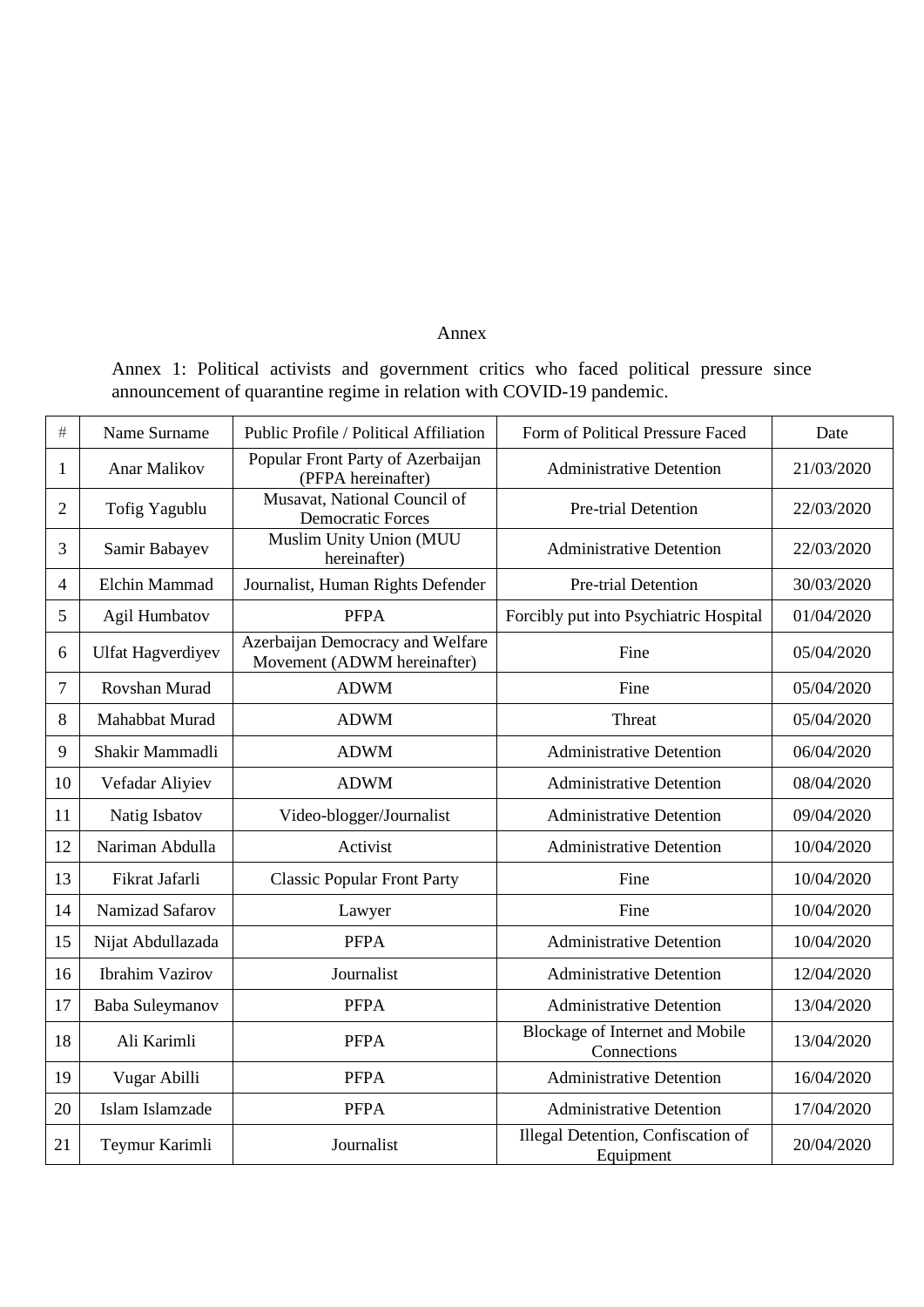| 22 | Arif Babayev         | <b>PFPA</b>         | Administrative Detention, Ill-<br>treatment                                 | 22/04/2020           |
|----|----------------------|---------------------|-----------------------------------------------------------------------------|----------------------|
| 23 | <b>Avaz Ahmadov</b>  | <b>PFPA</b>         | <b>Administrative Detention</b>                                             | 22/04/2020           |
| 24 | Shamsi Kasamanli     | <b>PFPA</b>         | <b>Administrative Detention</b>                                             | 25/04/2020           |
| 25 | Irada Nariman        | <b>PFPA</b>         | Fine                                                                        | 28/04/2020           |
| 26 | Elshan Babayev       | <b>PFPA</b>         | <b>Administrative Detention</b>                                             | 28/04/2020           |
| 27 | Elvin Mammadov       | <b>PFPA</b>         | <b>Administrative Detention</b>                                             | 02/05/2020           |
| 28 | Namid Nagiyev        | <b>PFPA</b>         | <b>Administrative Detention</b>                                             | 07/05/2020           |
| 29 | Ali Imamkhanli       | <b>PFPA</b>         | <b>Administrative Detention</b>                                             | 09/05/2020           |
| 30 | Elkhan Aliyev        | <b>PFPA</b>         | <b>Administrative Detention</b>                                             | 09/05/2020           |
| 31 | Jeyhun Rzayev        | <b>PFPA</b>         | <b>Administrative Detention</b>                                             | 09/05/2020           |
| 32 | Said Mammadzada      | <b>PFPA</b>         | Pre-trial Detention                                                         | 16/05/2020           |
| 33 | <b>Babak Hasanov</b> | <b>PFPA</b>         | Discrimanotry Treatment, Hunger<br>Strike                                   | 17/05/2020           |
| 34 | Elvin Irshadov       | Activist            | <b>Administrative Detention</b>                                             | 19/05/2020           |
| 35 | <b>Jelal Zabitov</b> | D18                 | Pre-trial Detention                                                         | 22/05/2020           |
| 36 | Ruslan Izzatli       | D18                 | Forcibly Conscriped Inaccordance<br>with Laws, Kicked off the office        | 25/05/2020           |
| 37 | Abbas Huseynov       | <b>MUU</b>          | Ill-treatment, Hunger Strike,<br><b>Discriminatory Treatment</b>            | 29/05/2020           |
| 38 | Elshan Teymurov      | Rapper              | <b>Administrative Detention</b>                                             | 02/06/2020           |
| 39 | Giyas Ibrahim        | Activist            | Fine                                                                        | 09/06/2020           |
| 40 | Alik Aslanov         | <b>MUU</b>          | <b>Administrative Detention</b>                                             | 10/06/2020           |
| 41 | Shamil Hasanov       | <b>MUU</b>          | Pre-trial Detention                                                         | 22/06/2020           |
| 42 | Firdovsi Amrahov     | <b>PFPA</b>         | <b>Illegally Detained and Released</b>                                      | 25/06/2020           |
| 43 | Faig Rashidov        | <b>PFPA</b>         | <b>Administrative Detention</b>                                             | 26/06/2020           |
| 44 | Javid<br>Mammadzada  | Activist            | Fine                                                                        | 26/06/2020           |
| 45 | <b>Elshad Atayev</b> | Musavat             | <b>Administrative Detention</b>                                             | 27/06/2020           |
| 46 | Alixan Rajabli       | <b>PFPA</b>         | Held in incommunicado                                                       | 04/07/2020           |
| 47 | Gachay Gafarov       | <b>PFPA</b>         | <b>Administrative Detention</b>                                             | 05/07/2020           |
| 48 | Arif Paşayev         | <b>PFPA</b>         | <b>Administrative Detention</b>                                             | 13/07/2020           |
| 49 | Elvin Bahmanoğlu     | <b>PFPA</b>         | <b>Administrative Detention</b>                                             | 14/07/2020           |
| 50 | Ilkin Rustamzada     | Nida Civic Movement | Attempt to Arrest, Online<br>Blackmailing Campaign, Cyber<br><b>Attacks</b> | 08 April, 23<br>May  |
| 51 | Faig Amirli          | <b>PFPA</b>         | <b>Administrative Detention</b>                                             | 08 April, 25<br>May  |
| 52 | Hikmat Aghayev       | <b>MUU</b>          | Fine, Administrative Detention,<br>Torture                                  | 10, 13 April<br>2020 |